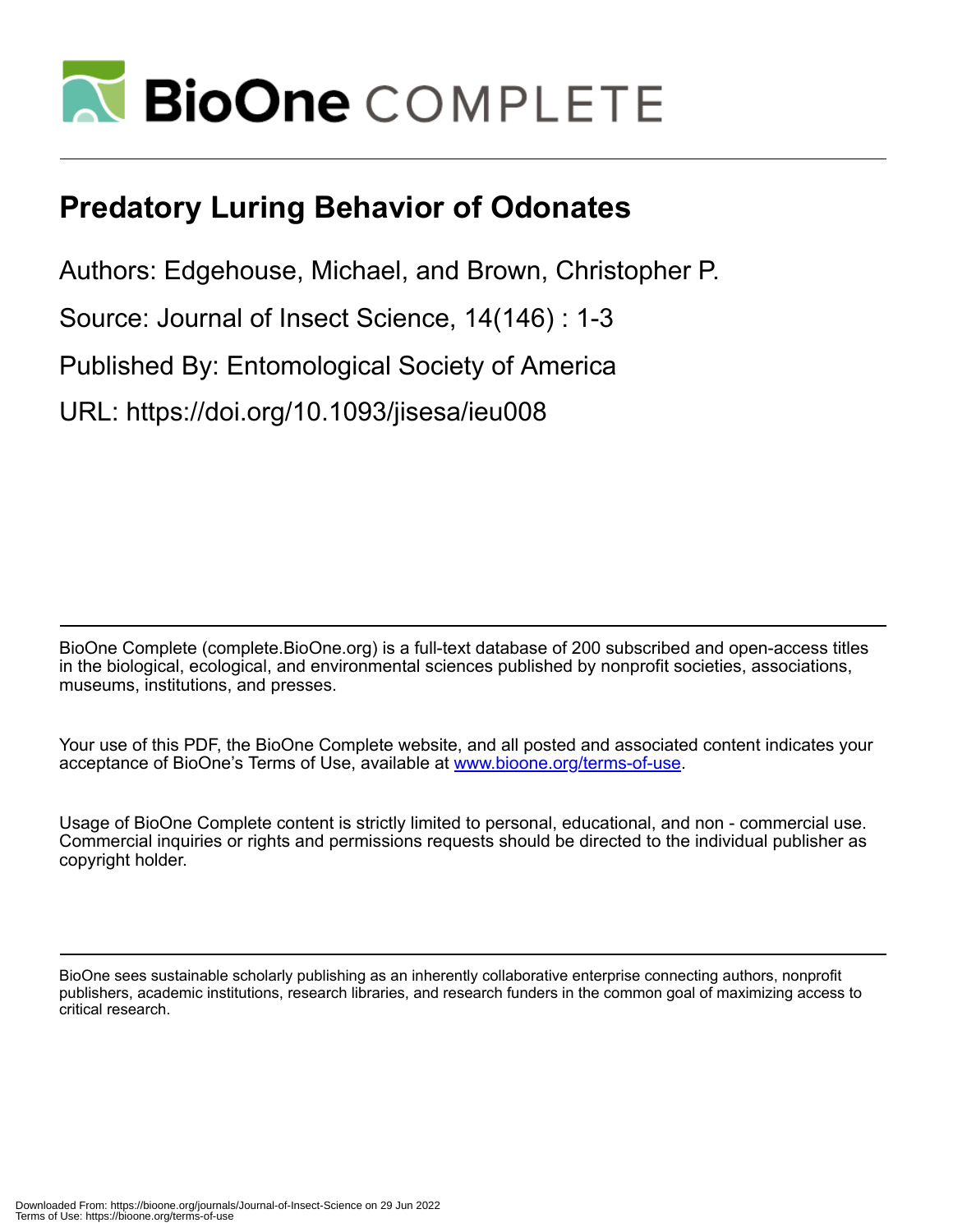# **RESEARCH**

# Predatory Luring Behavior of Odonates

# Michael Edgehouse<sup>1</sup> and Christopher P. Brown

Department of Natural Sciences and Mathematics, Lewis-Clark State College, 500 8th Avenue, Lewiston, ID 83501, USA <sup>1</sup>Corresponding author, e-mail: mjedgehouse@lcsc.edu

#### Subject Editor: Inon Scharf

J. Insect Sci. 14(146): 2014; DOI: 10.1093/jisesa/ieu008

ABSTRACT. Organisms in the order Odonata are highly predatory insects that have a wide distribution globally. To date, there has been zero evidence that odonates employ luring as a means of prey acquisition. However, in this study, we show that Aeshna palmata larvae use abdominal movements to lure larval Argia vivida, subsequently consuming the lured organism. We also present findings of a similar behavior from larval Ar. vivida in an attempt to lure larval A. palmata within striking distance.

Key Words: Odonata, Argia vivida, Aeshna palmata, caudal luring

Predatory luring is a behavior that one organism employs (the predator) to attract another organism (the prey) that is presumed consumable to the predator. Some organisms present a lure that resembles prey. If the predatory luring is successful, the potential prey perceive the stimulus as a food item and approach the predator more closely than they might without the stimulus [\(Reiserer 2002](#page-3-0), [Hansknecht 2008](#page-3-0)). Examples of these predatory lures include lingual luring by the mangrove saltmarsh snake (Nerodia clarkia compressicauda; [Hansknecht 2008](#page-3-0)), the dorsal fin of anglerfishes ([Pietsch and Grobecker 1978](#page-3-0)), the tongue of Alligator Snapping Turtles (Macroclemys temminckii; [Drummond and Gordon](#page-3-0) [1979\)](#page-3-0), and the toes of some anurans [\(Radcliffe et al. 1986,](#page-3-0) [Hagman and](#page-3-0) [Shine 2008\)](#page-3-0). All of the systems in which lures are used and the predator benefits (by ultimately consuming prey that were enticed by a 'mimic') have been termed aggressive mimicry [\(Vane-Wright 1976\)](#page-3-0). Caudal luring, a type of aggressive mimicry, as documented in snakes [\(Farrell et al.](#page-3-0) [2011](#page-3-0)) can be characterized by two distinct qualities: 1) the tail tip is moved in a manner that resembles potential prey and 2) the tail tip is a contrasting color from the body of the predator.

Organisms of the order Odonata (dragonflies and damselflies) are highly predatory insects that are found throughout the world. Substantial data exist on the predatory nature of adult dragonflies, as well as the behavioral modifications of odonate larvae when in the presence of potential predators or other nonpredatory odonates ([McPeek](#page-3-0) [1998,](#page-3-0) [Schaffner and Anholt 1998](#page-3-0), [Corbet 1999,](#page-3-0) [Stoks et al. 2003,](#page-3-0) [McGuffin et al. 2006,](#page-3-0) [Strobbe et al. 2011\)](#page-3-0). However, there are no reports of larval odonates using predatory luring to entice potential prey within striking distance. Here, we describe predatory luring by both dragonfly (Aeshna palmata) and damselfly (Argia vivida) larvae. This report involves organisms not previously known to lure prey.

# Materials and Methods

Larvae were collected opportunistically from Tammany Creek, Nez Perce Co., ID (46° 21.51.51 N, 117° 03.32.05 W), a perennial, undammed creek approximately 1–3 m in width and roughly 10 km in length. Tammany Creek drains into the Snake River approximately 770 km from the confluence of the Snake and Columbia rivers.

We surveyed the study area ( $\sim$ 1 km in length) on foot and collected odonates by drag net from 15 February 2012 to 12 March 2012. Upon collection, larvae were transported to Lewis-Clark State College and housed in 50-ml plastic vials with a 3-mm-diameter dowel for perching. Larvae were measured with a millimeter rule for total body length and head width and maintained on a photoperiod of 14:10 (L:D) h cycle at

an ambient air temperature of  $22^{\circ}$ C. The range of sizes of Ar. vivida and A. palmata at this locality during time of collection were Ar. vivida head 2–4.5 mm, body 6–19 mm; A. *palmata* head 4–8 mm, body 23–35 mm. Ar. vivida were fed one shrimp (order Mysidae) three times per week. A. palmata were fed two shrimp 3 times/week. Water was changed after each feeding. Filtered water was used for all housing and experiments.

Behavior trials were conducted in 250-ml containers with filtered tap water and a singular 3-mm-diameter perch. Water was changed and containers were cleaned before each trial. One shrimp was placed in the container, as alternative prey, 1 min after simultaneously placing both odonates in the container. Trials were conducted for 7 min and all behaviors recorded. The ranges of sizes of Ar. *vivida* and A. *palmata* used in behavior trials were Ar. vivida head 3–4 mm, body 11–17 mm; A. palmata head 4–8 mm, body 23–35 mm.

To evaluate whether the observed behaviors were species specific, we tested A. palmata and Ar. vivida and conspecifics. Eighteen A. palmata versus Ar. vivida trials were conducted with randomly chosen animals. Animals used in congeneric trials (not diagrammed) were matched for total body length as closely as possible (31 Ar. vivida vs Ar. vivida and 12 A. palmata versus A. palmata).

### Results

In five trials of A. *palmata* versus Ar. *vivida*, a previously undescribed luring behavior was observed by either A. palmata or Ar. vivida but never both in the same trial. In all trials that luring behavior was demonstrated, the A. palmata attempted, unsuccessfully, to capture the shrimp prior to the luring behavior. Luring behavior was initiated only when the odonates had entered into the field of view of one another. Once the A. palmata and Ar. vivida had oriented toward each other, a brief period ( $\sim$ 30–60 s) of no visible movement ensued. In four of five trials A. palmata lured Ar. vivida. The following sequence of events was observed in each trial [\(Fig. 1\)](#page-2-0).

- 1. Abdominal movement to the side and exposure of the abdomen of A. palmata to Ar. vivida. Duration of this movement ranged from 2 to  $3 s$  [\(Fig. 1](#page-2-0)A).
- 2. Ar. vivida changed position to place the abdomen of A. palmata directly in the field of view [\(Fig. 1](#page-2-0)B).
- 3. Rapid lateral movement of the abdomen of A. palmata toward Ar. *vivida*. This behavior consisted of  $7-10$  movements of the abdomen within approximately 2 s [\(Fig. 1](#page-2-0)C).

V<sup>C</sup> The Author 2014. Published by Oxford University Press on behalf of the Entomological Society of America.

This is an Open Access article distributed under the terms of the Creative Commons Attribution Non-Commercial License (http://creativecommons.org/licenses/by-nc/4.0/), which permits non-commercial re-use, distribution, and reproduction in any medium, provided the original work is properly cited. For commercial re-use, please contact journals.permissions@oup.com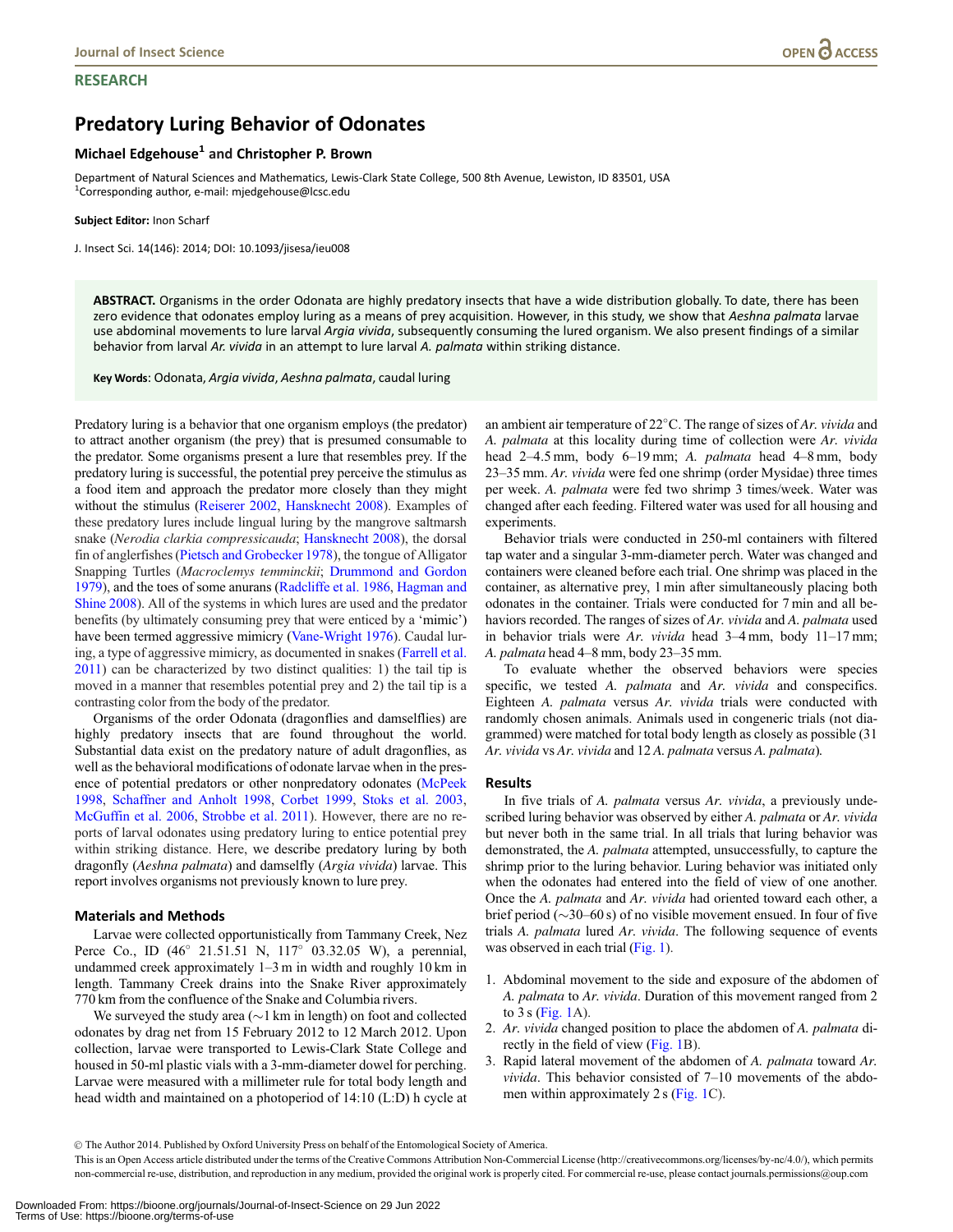<span id="page-2-0"></span>

Fig. 1. (A–D) Sequence of points in luring abdominal movement by A. palmata during A. palmata (large) versus Ar. vivida (small) trial. Not illustrated, A. palmata strike and subsequent consumption of Ar. vivida. Fig. 2. (A–D) Sequence of points in abdominal luring behavior by Ar.

- 4. Ar. vivida changed orientation toward the luring abdomen (Fig. 1D).
- 5. palmata struck at the head of Ar. vivida and began consumption of Ar. vivida.

One instance of Ar. vivida luring A. palmata was observed. The following sequence of events details that observation (Fig. 2).

- 1. Initial abdominal movement to the side and exposure of the abdomen of Ar. vivida to A. palmata. Duration of this movement was approximately 8 s (Fig. 2A).
- 2. The abdomen was then fully moved to the opposite side of the body in a slow motion  $(\sim 2 \text{ s})$  and held on the other side of the body for approximately 8 s (Fig. 2B).
- 3. palmata changed orientation from the head of Ar. vivida to the abdomen of the predatory Ar. vivida (Fig. 2B).
- 4. Step 2 was repeated to the initial side of luring. At this point, Ar. vivida was slowly moving toward A. palmate (Fig. 2C).
- 5. Ar. vivida positioned its abdomen directly behind its head and slowly continued movement toward head of A. palmata. A. palmata slowly moved toward the abdomen of Ar. Vivida (Fig. 2D).
- 6. Ar. vivida attempted to capture A. palmata at its head.
- 7. Upon being struck, A. palmata slowly retreated.
- 8. Ar. vivida continued attempts at luring A. palmata, with rapid abdominal movements to the initial side for approximately 5 s. While luring, Ar. vivida slowly approached the retreating A. palmata.
- 9. The sequence was broken as A. palmata used abdominal thrusts to propel itself away and over Ar. vivida.

In the other 13 of 18 A. *palmata* versus Ar. *vivida* trials, no instances of luring were observed. In 7 of 18 trials, A. palmata actively pursued the shrimp prey item, catching and consuming the prey without attacking the Ar. vivida. During these trials, the Ar. vivida positioned itself at the bottom of the chamber and remained motionless for the entirety of the trial. Four of 18 trials resulted in both the A. palmata and the Ar. vivida pursuing the prey. In all of these trials, the A. palmata captured and consumed the prey and subsequently struck at Ar. vivida following consumption of the prey regardless of the orientation of Ar. vivida. One trial resulted in Ar. vivida attempting to consume the prey item after the



vivida during A. palmata (large) versus Ar. vivida (small) trial. Not illustrated, Ar. vivida strike and subsequent retreat of A. palmata.

A. palmata had caught and began consumption. In this instance, the Ar. vivida was consumed by the A. palmata following consumption of the prey. In one trial, Ar. vivida actively attacked and consumed the prey, and A. palmata remained motionless in the chamber. In every congeneric trial (31 Ar. vivida versus Ar. vivida, 12 A. palmata versus A. palmata), there were no instances of attack, luring, or attempted consumption of the congeneric by either animal.

## **Discussion**

In our trials, luring occurred only when a head-to-head orientation was present. This is the same orientation described in the well-known agonistic behavior of many larval odonates [\(Corbet 1999](#page-3-0)). However, in contrast to previously described agonistic behaviors, predatory luring occurred between different odonate families with a different repertoire of movements (Figs. 1 and 2) and typically ended in consumption of the prey. In trials where luring was not displayed, there was no sustained head-to-head orientation. A caudal attack by either species typically resulted in one of two possible scenarios: 1) removal of lamellae of Ar. vivida and subsequent retreat and avoidance of further attack by prey and 2) prey being grasped and subsequent retaliatory bites and aggression resulting in injury to the predator (E.M., personal observations). These two scenarios, we believe, are the reasons for the headto-head orientation that has been demonstrated as critical for the luring to occur. The caudal luring by the predator caused the lured individual to change orientation slightly to ensure that a successful attack was achieved.

The sequence of motions exhibited during the luring behavior was consistent across all trials. The exaggerated slow swaying of the caudal region caused the lured individual to change orientation. The subsequent rapid movements of the caudal region resembled that of the preferred prey in this environment, the freshwater shrimp, which further provoked the lured individual to investigate. The movement of the lured individual from the head-to-head orientation to the more vulnerable position of focusing on the lure provided the predator an opportunity to strike at the prey. We believe that more instances of predatory luring